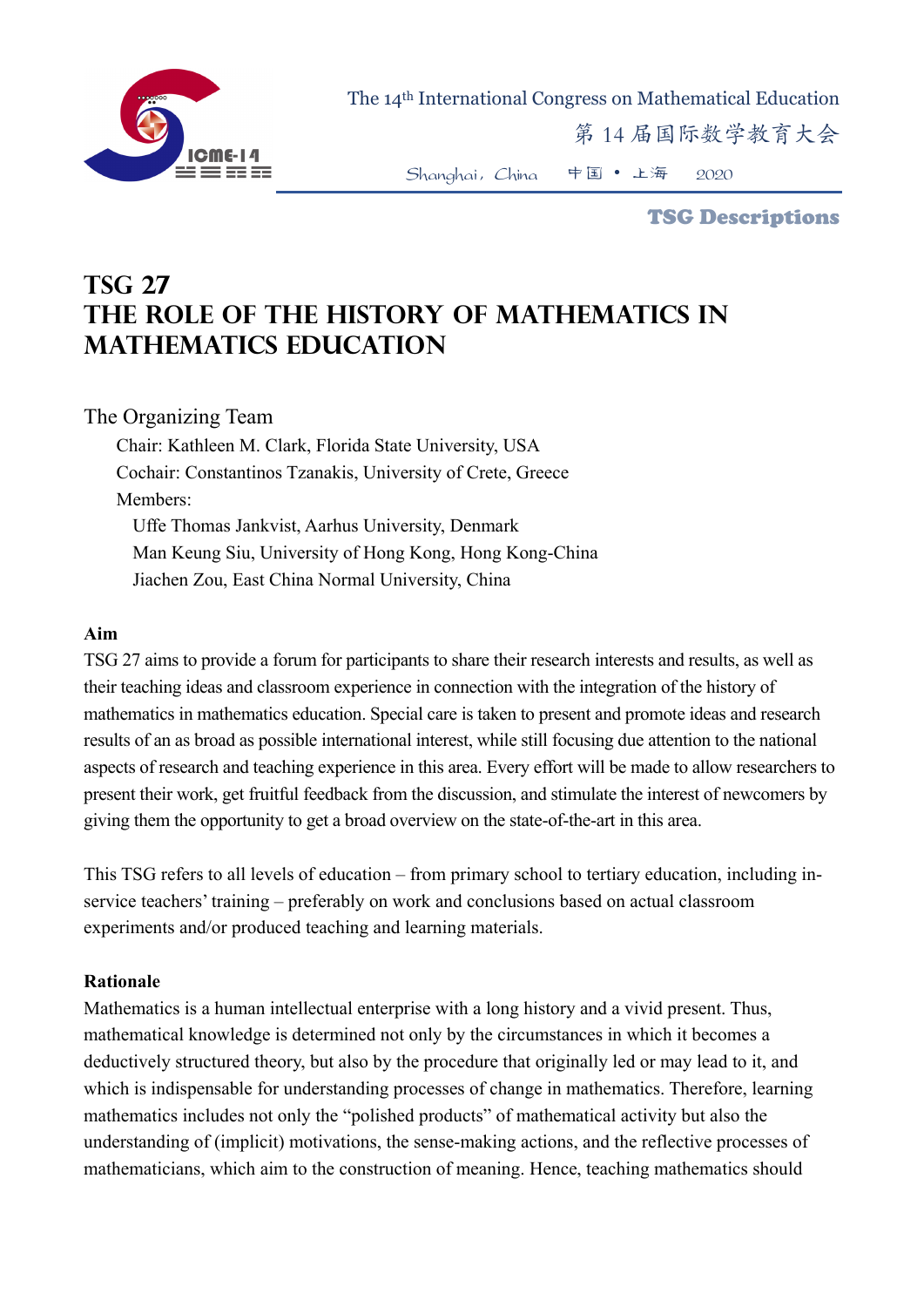include giving the opportunity to students to "experience mathematics in the making." That is, although the "polished products" of mathematics form that part of mathematical knowledge that is communicated, criticized (in order to be accepted or rejected), and serving as the basis for new work, the process of producing mathematical knowledge is equally important, especially from a didactical point of view. This perception of mathematics should be central in the teaching of mathematics, and the image of mathematics communicated to the outside world.

In this perspective, putting emphasis on integrating historical and epistemological issues in mathematics teaching and learning constitutes a possible natural way for exposing mathematics in the making that may lead to a better understanding of specific parts of mathematics and to a deeper awareness of what mathematics as a discipline is. This is important for mathematics education, in order to aid in the realization that mathematics:

- is the result of contributions from many different cultures;
- has been in constant dialogue with other scientific disciplines, philosophy, the arts and technology;
- has undergone changes over time, underscored by shifting views of what mathematics is and how it should be taught and learnt; and
- has constituted a constant force for stimulating and supporting scientific, technical, artistic and social development.

This helps to improve mathematics education at all levels and at the same time to also realize that although mathematics is central to our modern society and although a mathematically literate citizenry is essential to a country's vitality, historical and epistemological issues of mathematics are also worth studying. The harmony of mathematics with other intellectual and cultural pursuits also makes the subject interesting, meaningful, and worthwhile. In this wider context, history and epistemology of mathematics have a yet more important role to play in providing a more robust education of the community. This is most important, and especially today where many countries are concerned about the level of mathematics that their students are learning and about students' decreasing interest in mathematics at a time when the need for both technical skills and a broader education is rising.

## **Themes**

The program of TSG 27 will be structured around the following main themes:

- **1.** Theoretical and/or conceptual frameworks in particular from general mathematics education research – for integrating history in mathematics education;
- **2.** History and epistemology implemented in mathematics education: Classroom experiments and teaching materials, considered from various perspectives; e.g., cognitive, didactical, pedagogical, affective, etc.;
- **3.** Surveys on the history of mathematics as it appears in curriculum and/or textbooks;